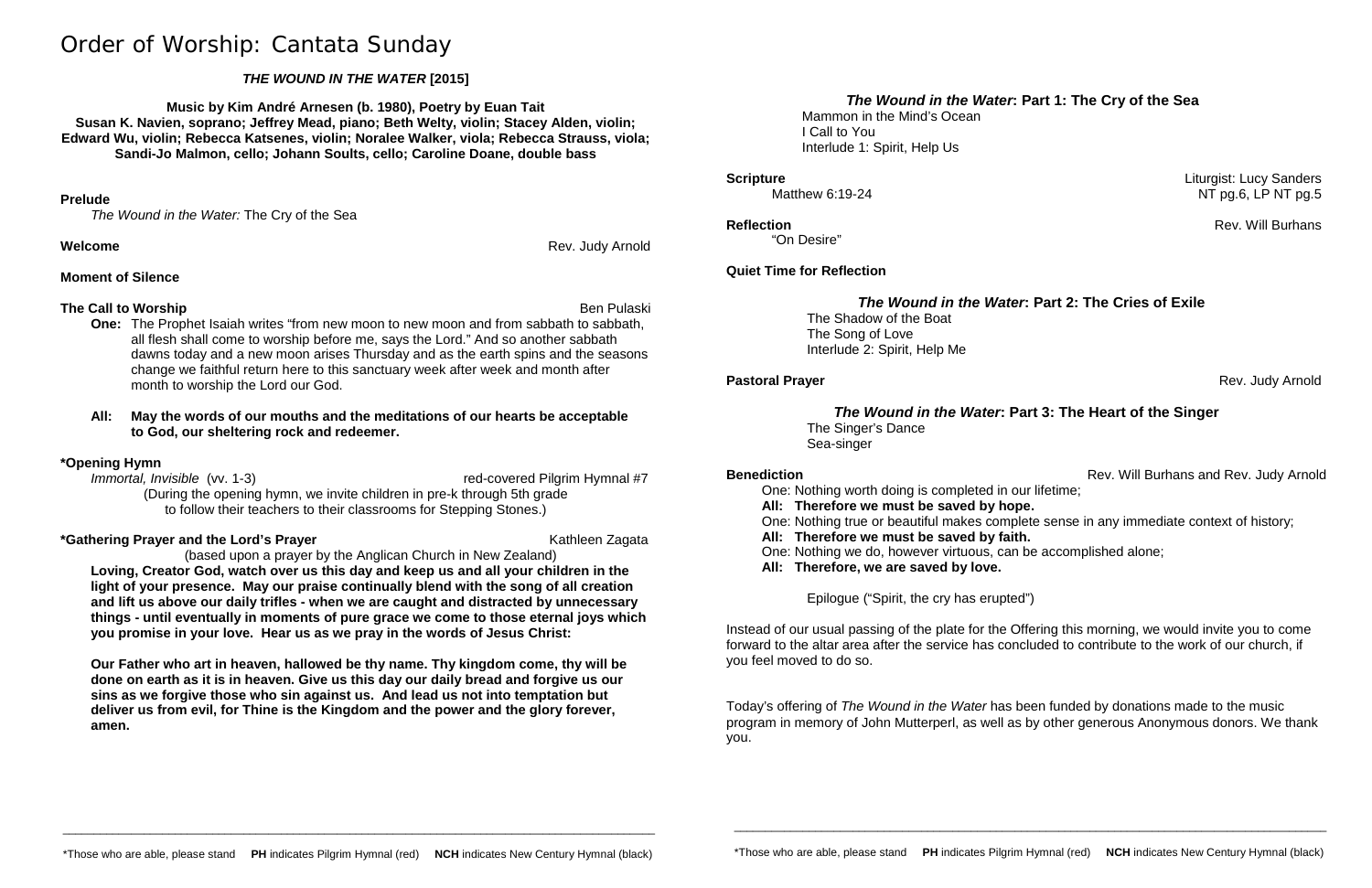# Today's Worship Service

## **Sanctuary Flowers**

Today's Chancel flowers are given in loving memory of deceased friends and members of this congregation.

# Meet Our Church

## **First Congregational Church in Winchester, UCC,** *An Open and Affirming Congregation* 21 Church Street, Winchester, MA 01890 781 -729 -9180 **www.fcc -winchester.org**

We are a Christ -centered, nurturing community: growing in faith, serving in love, welcoming all with joy.

The Congregation, Ministers To The World Rev. William Burhans, Lead Pastor Rev. Ms. Judith B. Arnold, Associate Pastor Ms. Kathleen Zagata, RN, MS, CS, Minister of Congregational Health & Wellness Ms. Jane Ring Frank, Minister of Music & Worship Arts Mr. Ben Pulaski, Minister of Faith Formation: Children & Youth Ms. Sarah Marino, Office Manager Mr. Jeffrey Mead, Organist Mr. Tyler Campbell, Sexton The Rev. Dr. Kenneth Orth, Pastoral Counselor (Affiliate)

**May 21 , 2017** Sixth Sunday of Easter 10:00 Worship Service

# Welcome!

We are happy you have joined us today for worship. We hope that in the coming hour of quiet, song, prayer, sacred scripture, and communal gathering, you will awaken more fully to God's presence in your life and the world around us.

### **Restrooms**

Restrooms are located down the stairs as you first enter the front doors of the church.

### **Accessibility**

Listening devices are available in the back of the sanctuary for the hearing impaired. An after -worship coffee hour is held in Chidley Hall on the bottom floor of the church building. An elevator is located out the doors to the right of the front chancel area and down the hall. Please ask a greeter if you need assistance.

### **Childcare**

Children are always welcome in the sanctuary! We appreciate the sounds of little ones among us. If you'd prefer, there is a professionally staffed nursery on the floor beneath the sanctuary. Ask a greeter if you need help finding it.

### **Family Room**

There is also a comfortable room with sofas, chairs, carpet and an audio link to the service for when you need more room to attend to your family. It is located just outside the doors to the right of the front chancel area.

#### **Children (Stepping Stones) and Youth Church School**

Classes for children and youth in pre -k through 12th grade are taught during worship. Families begin the worship service together in the sanctuary. Children are then invited to join us at the front (if they are comfortable) for the Time for the Young. Afterwards, the children and youth are led to their classrooms by their teachers.

### **Get connected!**

Please tell us about yourself and/or request a prayer by filling out a Welcome/Prayer Request Card found in each pew and place it in the offering plate when it passes. We look forward to getting to know you at Coffee Hour, held downstairs immediately following the service. You can also learn more about our community through our website and Facebook page: **www.fcc -winchester.org facebook.com/fccwucc Text FCCW to 22828 to join our email list**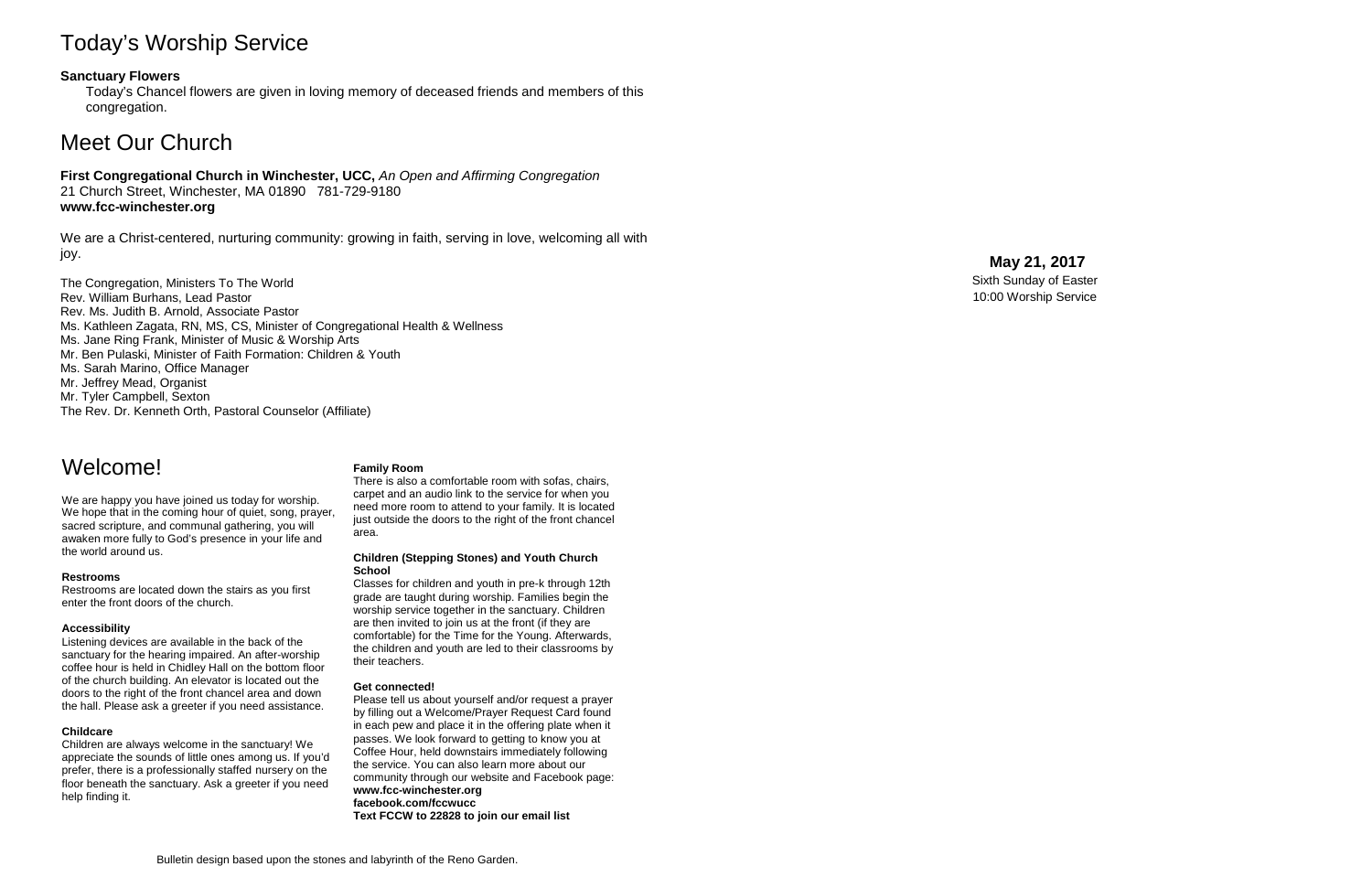### **Spring Fellowship Tea Wednesday, May 31st from 2 pm -4 pm in the Palmer Room.**

Hosted by Health Ministry for our church Elders, their families and friends. The Sounds of Grace will provide music as we enjoy conversation over tea. RSVP: 781 729-9180, ext 106. Rides are available on request by Sunday, May 28<sup>th</sup>.

#### **Summer Preachers Sought**

A highlight of our summer worship tradition is the preaching. Members of our congregation share faith experiences and their interpretation of scripture with us. This makes worship an opportunity for church members to get to know each other better and to deepen our faith by hearing about the struggles and triumphs of those who share the pews throughout the rest of the year. These preaching spots are open to anyone in the congregation. Without exception, these sermons have been received with appreciation and encouragement. Perhaps you have a message to share. If you do, call or talk with Judy.

#### **Who Will Represent Us?**

**THE WOUND IN THE WATER** [2015], Music by Kim André Arnesen (b. 1980), Poetry by Euan Tait Scored for Chorus, Soprano Soloist, String Orchestra and Piano

The Christian Church unfortunately continues to be an institution in many places around our country and world that fosters misunderstanding and mistreatment of our LGBTQ brothers and sisters, interpreting God's word in scripture as unequivocally condemning homosexuality. 16 years ago when the First Congregational Church in Winchester voted to be an Open and Affirming Congregation we made it unequivocally clear that we do not accept this perspective as true to the Gospel of Jesus Christ and instead we "welcome all people - people of all races and ages, mental and physical abilities, gender or sexual orientation, from different backgrounds of economic class, ethnicity, and religious tradition - to join us in worship and to participate in the full life and ministry of our church." This is why for many years now we have had members of our church walk in the Gay Pride Parade in Boston, to make our stance public and clear. Given where many other churches land on this issue, it's particularly important that we show up! So please consider representing our church on Saturday, June 10 and join Rev. Will, Anne Hoenicke, Peter Woolford, Kaye and David Nash and others as we walk in solidarity with members of the LGBTQ community through the streets of Boston. We will attend the Pride Interfaith Service at 10 am at Old South Church and then walk in the parade at 12.

### **For those of you who missed our final Tuesdays with Jesus**,

Deirdre Giblin offered a beautiful talk on her faith and her work with refugees. While we are not posting it onto the website, her talk is available upon request. Please email Sarah in the office for a link. Bruce and Linda Alexander also collected names at the end of the talk of those in our church who are interested in exploring further what our church might do to support immigrants and refugees. Please let them know if you too are interested.

Dory Cole Ogden, niece of Stephen W. Cole For healing Joyce Mills For strength and healing The family of Bradley Ross In their grief Gary Hogg, Natalie Roche's brother For comfort and healing Janice Richardson Snowden Strength, comfort, & healing Bob McIndoe **For strength & healing** Daniel Lillie, great-nephew of Mike Redding For healing Bob Shirley **For strength and healing** Jessica Brand For healing

# **CANTATA SUNDAY May 21, 2017 10:00 a.m. WORSHIP**

"Spirit, the cry has erupted and now falls away into the silence of the seeking deaths In the warm, bright waters. Love, have mercy. Love, say we knew you. Love, that you knew us." (Euan Tait)

*Mammon*, noun: material wealth or possessions especially as having a debasing influence, as in "you cannot serve God and *mammon*" — Matthew 6:24

This morning's cantata, *The Wound in the Water*, develops the theme of Mammon, the traditional symbol of the love of greed and money. This new cantata explores this complex theme by singing of our exile and the wounding of our world, of the beauty of the earth, and of the struggle of profoundly divided humanity towards a shared song. Mammon is a force that divides us, spiritually from a loving God, internally from ourselves and from our capacity to love, and communally from one another. Our relationships with ourselves, others, and a vividly living planet, slowly erode and collapse – and we come to live as homeless exiles in this threefold sense. *The Wound in the Water* recognizes a long journey towards healing and offers a fragile and tender attempt at shared song and reconciliation.

You have probably not heard of composer Kim André Arnesen. He is a young Norwegian musician, and finds himself heir to a long line of prolific and important composers including Arvo Pärt, Morten Lauridsen, and Ola Gjeilo. He was educated at the Music Conservatory in Trondheim. As a composer he had his first performance in 1999 with the Nidaros Cathedral Boys´ Choir. Since then he has written music that has been performed by choirs all over the world. His music is anything but dissonant and oblique; it is lush, romantic, tonal and musically accessible.

Arnesen has chosen a text by Euan Tait, of Welsh-Scottish heritage, born in Berlin in the late 1960s to a Scottish soldier and a Nairobi-born book editor and teacher. An experienced trainer, retreat leader and librettist, Tait leads Quiet Days and Praying with Music retreats for parishes and other groups in the United Kingdom. He is currently a Lecturer in English and Creative Writing in Swindon. Tait says, "I believe passionately in getting to know the other; tolerance is not enough; an active respect means we engage and learn."

We thank you for joining us this morning for this *very special* musical and spiritual offering. With the support and leadership of Susan Navien, soprano soloist, and Jeffrey Mead, pianist, the choir has worked tirelessly to bring this enduringly beautiful and prayerful piece to life. As always, the texts are available for prayer and reflection.

#### In faith,

Jane Ring Frank, Minister of Music and Worship Arts

# People for Whom We Are Praying …

**Names Purpose**

Please let the Deacons or Ministry Team know if you have someone to add or remove from this list.